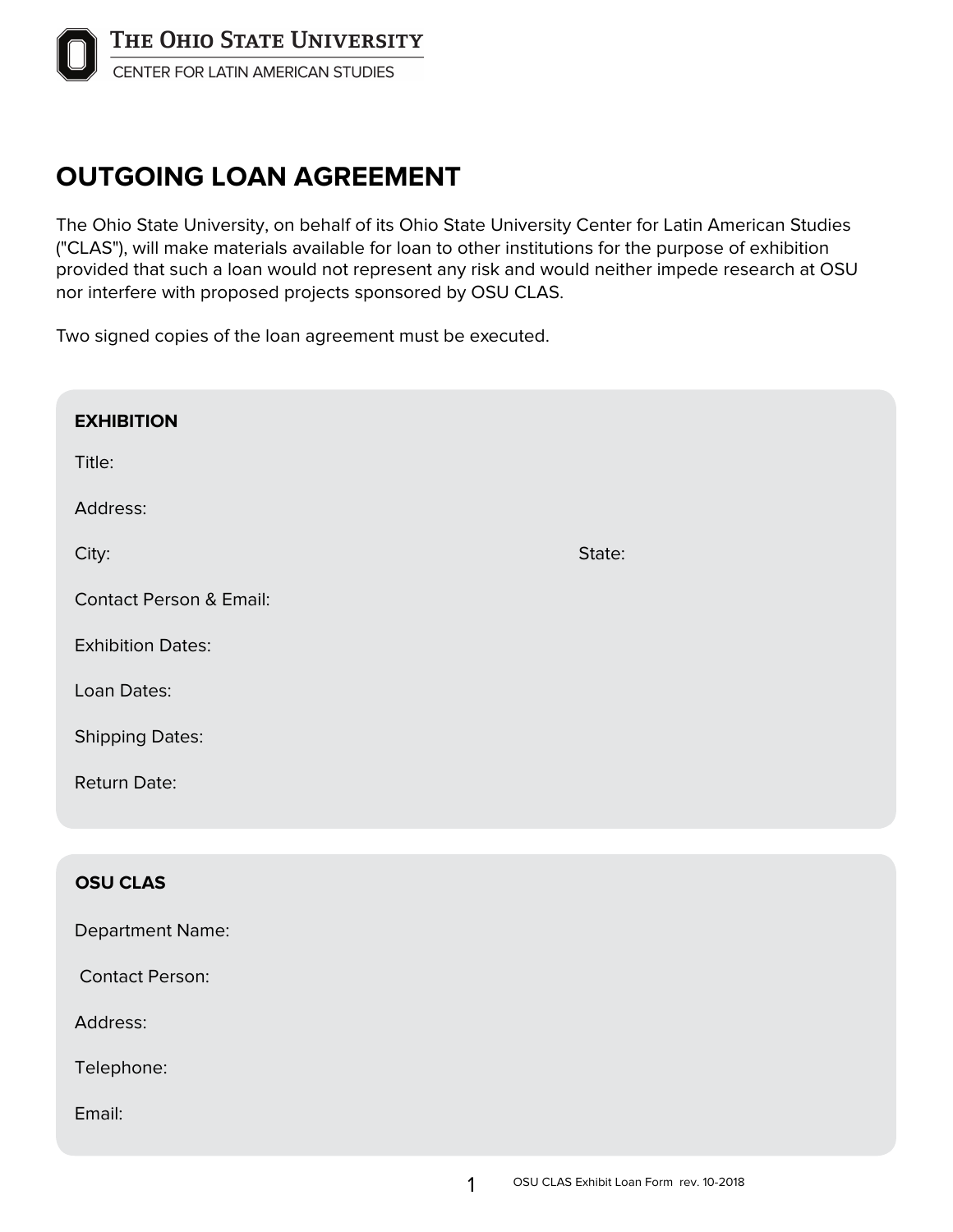THE OHIO STATE UNIVERSITY

CENTER FOR LATIN AMERICAN STUDIES

### **OUTGOING LOAN AGREEMENT**

#### **BORROWING INSTITUTION**

Institution Name:

Department:

Contact Person:

Address:

Telephone:

Email:

#### **SHIPPER**

Name:

Address:

Contact Person:

Telephone:

Email:

### **OBJECT(S) TO BE LOANED FOR EXHIBITION**

See attached list.

Objects should be listed with itemized descriptions, dimensions, valuations, and credit lines. Condition reports (attached as Appendix A) will accompany each object shipped.

### **INSURANCE**

A certificate of insurance must be submitted to OSU CLAS prior to the outgoing shipment of borrowed materials.

Total value of material: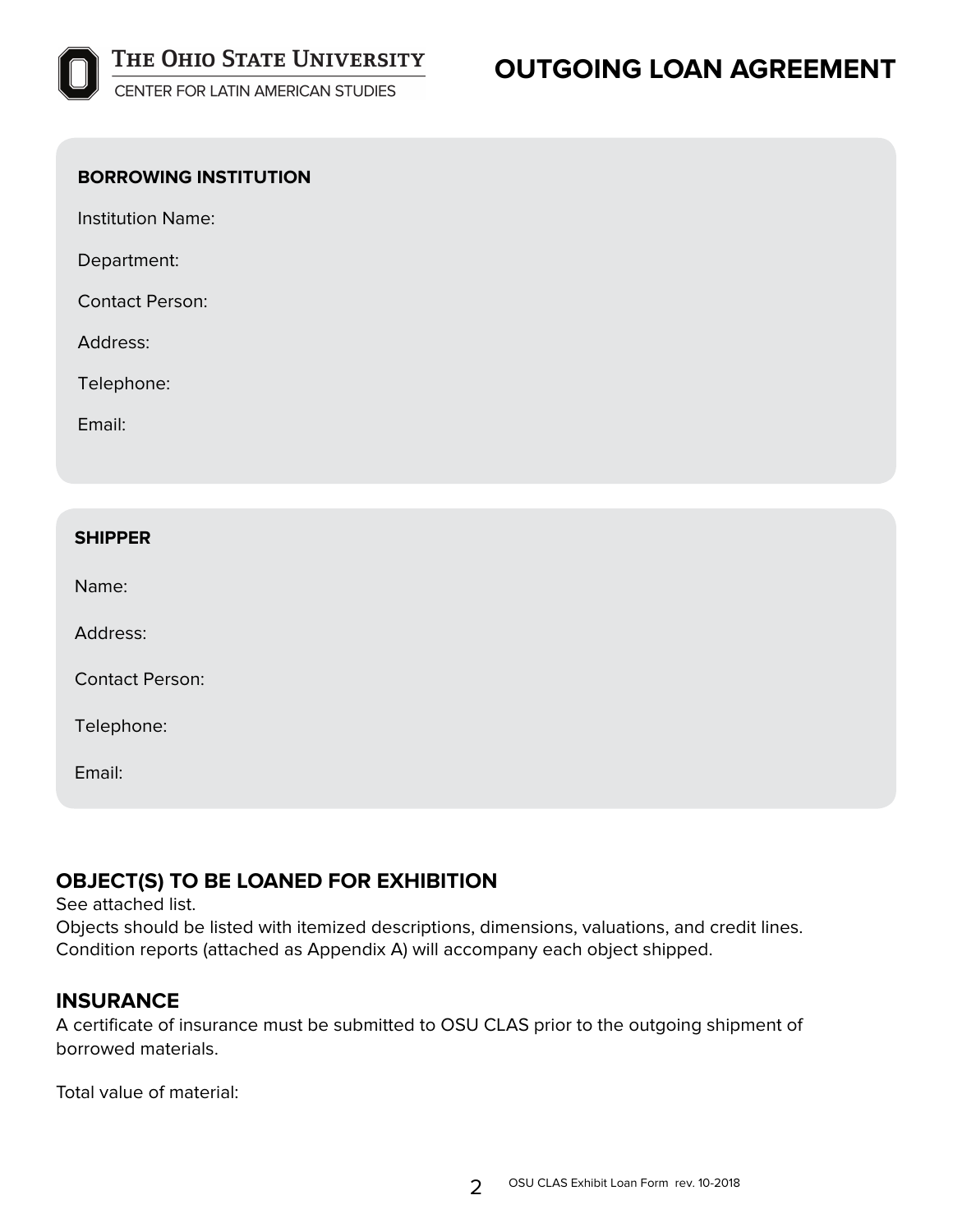

## **OUTGOING LOAN AGREEMENT**

CENTER FOR LATIN AMERICAN STUDIES

## **Conditions Governing Loans**

### **General**

- 1. No loans will be made to individuals.
- 2. All arrangements for lending OSU CLAS materials must be completed at least two weeks prior to the loan date.
- 3. Items must be in good physical condition for a loan to be approved. OSU CLAS reserves the right to not loan materials.

### **Facilities and Security**

- 4. The Borrowing Institution must provide a written facilities report, which includes details of security arrangements.
- 5. The Borrowing Institution must provide appropriate security and protection from damage or deterioration from any cause while the borrowed materials are in transit, in storage, and on exhibition.

### **Presentation and Display**

- 6. Unless otherwise agreed to, materials borrowed from OSU CLAS may not be exhibited continuously for more than twenty weeks or more often than twice every year.
- 7. Borrowed materials must be displayed under secure conditions protected from possible damage. OSU CLAS reserves the right to require more stringent environmental controls.
- 8. Borrowed materials shall be provided adequate and non-damaging support during exhibition.
- 9. Borrowed materials may not be altered or repaired in any way without written permission from OSU CLAS.
- 10. Materials encapsulated, framed, or otherwise enclosed for presentation may not be removed from their protective covering or casing.
- 11. The exhibited item(s) must be captioned to indicate the correct title of records or artifacts, as well as the statement that the material is on loan from The Ohio State University Center for Latin American Studies.

### **Copyright**

12. Copyright of borrowed materials resides with the particular copyright owner(s). The Borrowing Institution is responsible for securing appropriate permission before reproducing any loaned work.

### **Publishing**

13. The Borrowing Institution is responsible for including the credit line specified by the lender in all exhibit-related published materials. At least one copy of all published materials shall be furnished to OSU CLAS at no charge.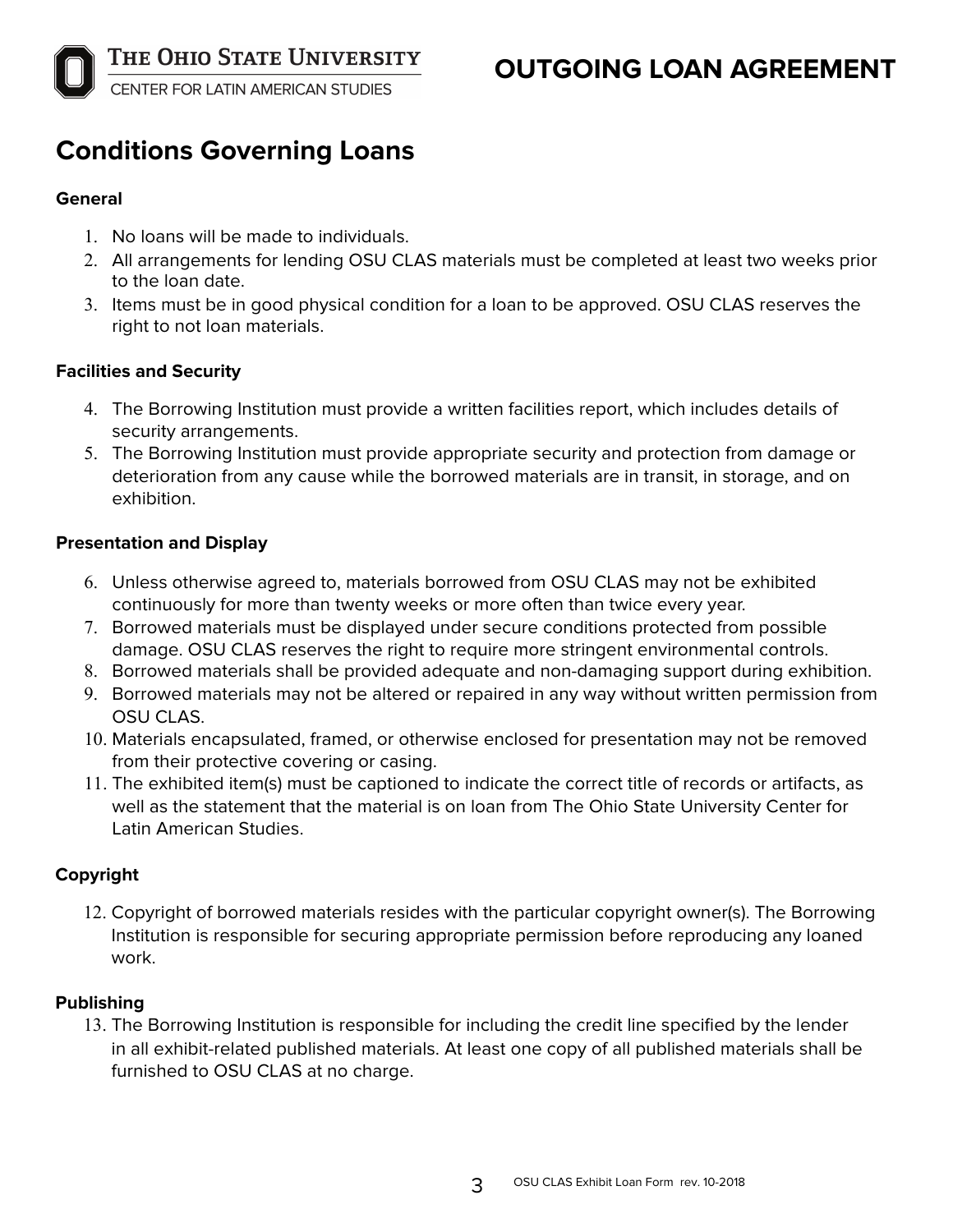The Ohio State University

CENTER FOR LATIN AMERICAN STUDIES

## **OUTGOING LOAN AGREEMENT**

#### **Insurance**

14. The Borrowing Institution is responsible for insurance coverage from the shipping date through the return date unless otherwise arranged in writing. Borrowing Institution shall be responsible for loss or damage that occurs to the materials from the shipping date through the return date to OSU CLAS. Borrowing Institution shall obtain insurance coverage against loss or damage up to the \$3,000 cash value of the material. Insurance company must agree to cover the return of all borrowed material to OSU CLAS if Borrowing Institution is unable to do so.

#### **Packing, Shipping, Transportation**

- 15. The Borrowing Institution must pay all packing and transportation arrangements both for the return of a loan. The packing and transportation must be of equal and similar quality for both outgoing and return. OSU CLAS must approve of all transportation arrangements.
- 16. The Borrowing Institution must notify OSU CLAS of any item not received as described on the condition report (Appendix A), which accompanies it.

#### **Return**

- 17. Materials must be returned to OSU CLAS at the address noted on this agreement.
- 18. Materials must be returned in the same condition, and arranged in the same order in which they were received.
- 19. The Borrowing Institution must return all items packed according to professional standards. Items shipped in special containers must be returned in the same containers. The Borrowing Institution is responsible for damage incurred due to improper packing.

**This agreement (which includes by reference, Appendix A- outgoing condition report performed by OSU staff) shall apply to all objects borrowed from The Ohio State University CLAS and cannot be altered, waived, or otherwise affected without the written consent of a representative of The Ohio State University CLAS.**

I have read the above Loan Agreement and agree to its conditions.

### **Borrowing Institution**

| Signed: _     |  |  |
|---------------|--|--|
| Print Name: _ |  |  |

Date: \_\_\_\_\_\_\_\_\_\_\_\_\_\_\_\_\_\_\_\_\_\_\_\_\_\_\_\_\_\_\_\_\_\_\_\_\_\_\_\_\_\_\_\_\_\_\_\_\_\_\_\_\_\_\_\_\_\_\_\_\_\_\_\_\_\_\_\_\_\_\_\_\_\_\_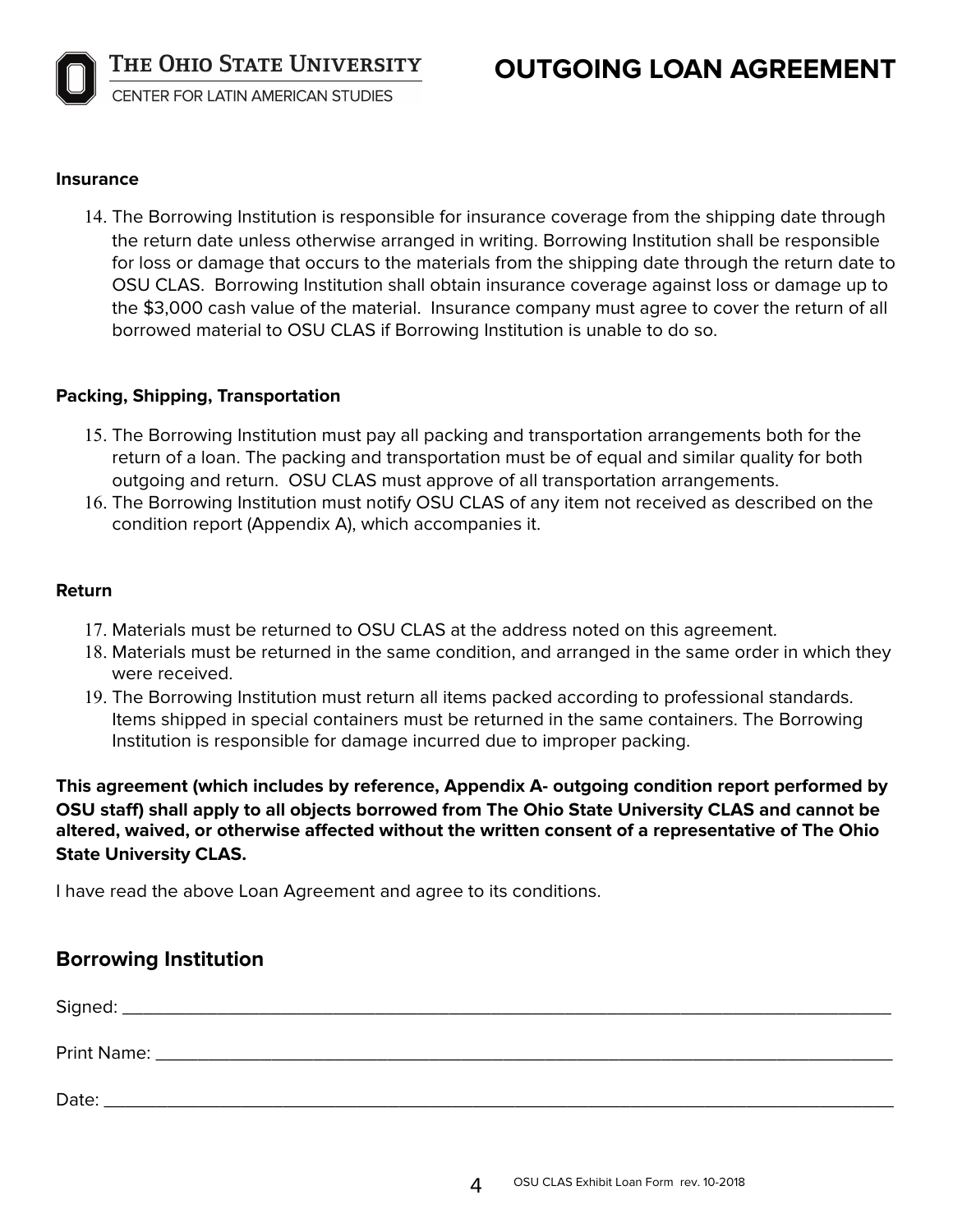THE OHIO STATE UNIVERSITY CENTER FOR LATIN AMERICAN STUDIES

### **The OSU Center for Latin American Studies**

Approved for The Ohio State University

Name: \_\_\_\_\_\_\_\_\_\_\_\_\_\_\_\_\_\_\_\_\_\_\_\_\_\_\_\_\_\_\_\_\_\_\_\_\_\_\_\_\_\_\_\_\_\_\_\_\_\_\_\_\_\_\_\_\_\_\_\_\_\_\_\_\_\_\_\_\_\_\_\_\_\_

Signed: \_\_\_\_\_\_\_\_\_\_\_\_\_\_\_\_\_\_\_\_\_\_\_\_\_\_\_\_\_\_\_\_\_\_\_\_\_\_\_\_\_\_\_\_\_\_\_\_\_\_\_\_\_\_\_\_\_\_\_\_\_\_\_\_\_\_\_\_\_\_\_\_\_

Date: \_\_\_\_\_\_\_\_\_\_\_\_\_\_\_\_\_\_\_\_\_\_\_\_\_\_\_\_\_\_\_\_\_\_\_\_\_\_\_\_\_\_\_\_\_\_\_\_\_\_\_\_\_\_\_\_\_\_\_\_\_\_\_\_\_\_\_\_\_\_\_\_\_\_\_

Please sign both copies and return them to the lender. One copy will be returned for the Borrowing Institution's files following OSU CLAS' approval.

Photocopy of signed agreement filed with CLAS Representative

Date: \_\_\_\_\_\_\_\_\_\_\_\_\_\_\_\_\_\_\_\_\_\_\_\_\_\_\_\_\_\_\_\_\_\_\_

## **Objects Loaned for Exhibition**

|                | <b>Collection Title</b> | Object(s) Loaned                               | Est. Value | <b>Notes</b> |
|----------------|-------------------------|------------------------------------------------|------------|--------------|
|                |                         | Hidden Life of Things   19 retractable banners | \$3,000    |              |
| $\overline{2}$ |                         |                                                |            |              |
| 3              |                         |                                                |            |              |
| 4              |                         |                                                |            |              |
| 5              |                         |                                                |            |              |
| 6              |                         |                                                |            |              |
| 7              |                         |                                                |            |              |
| 8              |                         |                                                |            |              |
| 9              |                         |                                                |            |              |
| 10             |                         |                                                |            |              |